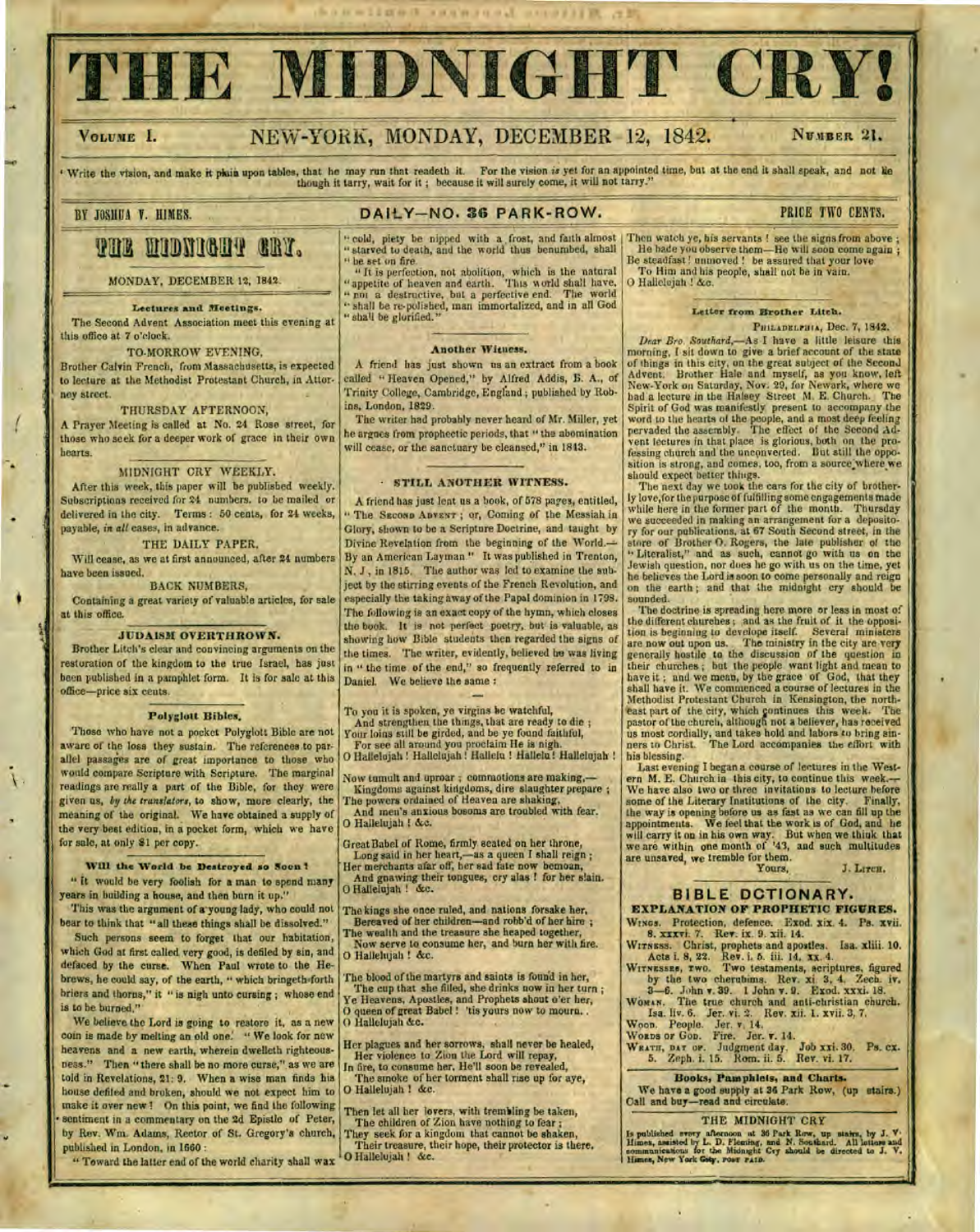shall overflow, and pass over," was literally accomplished. "He shall enter also into the glorious land," (or land of delight, as it might have been translated.) This, I have no doubt, means Italy. Bonaparte fought some of his most brilliant battles in this delightsome country. The battle of Marengo was fought, if I mistake not, in June, 1800, after crossing the Alps, an impassable barrier between France and Italy, as it was supposed by his enemies. " And many countries shall be overthrown." It is said that Bonaparte conquered three kingdoms at the battle of Marengo. " But these shall escape out of his hands, even Edom and Moab, and the chief of the children of Ammon. Bonaparte, when he went into Egypt, calculated to march into the East Indies : he advanced into Syria, where, after *gaining* some advantages, he received a decisive check before St. Jean d'Acre, when he was obliged to raise the siegé, and retreat back to Egypt obliged to raise the siege, and retreat back to Egypt with the shattered remains of his army. So the country once inhabited by the Edomites, Moabites, and Ammonites, " escaped out of his hands." 42, " He shall stretch forth his hands also upon the countries ; and the land of Egypt shall not escape." " *Hands "*  and the land of Egypt shall not escape." "Hands" signifies power; and what country on the globe did not more or less feel the effects of Bonaparte's power ? Egypt, surely, did not escape ; for all Lower Egypt was conquered by his arms. 43, " But he shall have power over the treasures of gold, and of silver, and over all the precious things of Egypt." Bonaparte, over all the precious things of Egypt." Bonaparte, in his conquest of Egypt, levied contributions upon the inhabitants of the country sufficient to support and pay his troops, and brought away much with him. " And the Libyans and Ethiopians shall be at his steps." When he first went into Egypt, he landed his army on the coast of what was anciently called Lybia, and his last battle was fought in Upper Egypt —what the ancients called Ethiopia. So both of these places were at his steps, although neither of them was fairly conquered, as was Egypt. 44, " But tidings out of the east and out of the north, shall trouble him." This was what was at that time called trouble him." This was what was at that time called the *Holy Alliance.* This was composed of most of the Holy Alliance. This was composed of most of the kings on the north and east of France, which finally proved the overthrow of the power of Bonaparte, and the restoration of the Bourbons on the throne of Franco.

The news of this alliance caused him much trouble, and also his immediate return to France. "Therefore he shall go forth with great fury to destroy and utterly to make away many." This is a plain description of Bonaparte's campaign into Russia. He went<br>forth with an army of 400,000 men, with fury, in order<br>to break up the Holy Alliance. He did utterly<br>destroy Moscow, and laid desolate the country through<br>which he passed. 200,000 of his own army, besides the destruction of his enemies, say many thousands more. Such a destruction of life and property in one campaign wag never known since the days of the Persians and the Greeks.. 45, " And he shall plant the tabernacles of **his** palaces between the seas in the glorious holy mountain," (or mountain of delight.) This was literally fulfilled, in May 26, 1805, when 'Bonaparte was crowned king of Italy at Milan,—Italy lying between **two** seas. To " plant the tabernacle of his palace " would be to establish him as king. come to his end, and none shall help him." This closes the history of one of the most powerful monarchs—the most ambitious and fortunate of warriors, and a man of unbounded sway—that modern times **had** ever produced. He had destroyed, perhaps, more than 3,000,000 lives ; he had dethroned more than one half of the kings of Europe ; he had disposed of kingdoms at his will ; all nations had been under the control of his decrees ; he had commanded more than two millions of, veteran soldiers; the treasures of the four quarters of the globe lay at his feet. " Yet he shall come to his end and none shall help him." How soon the tale of his end is told! A breath, and How soon the tale of his end is told! A breath, and his end is come; a vapor, and he is gone. O God! the breath of kings is in thy hand ; thy word goeth forth, and it is done ; thy decree passeth, and. it stands fast. " He shall come to his end, and none shall help him." Where are those kings that courted his alliance? Where the twenty millions of French who **idolized** him as a god? Where are those two millions **of** veteran soldiers whose bodies had been used ,as ramparts to mount him to glory ? Where are his five brethren who sat in the seat of kings by his power? Where is his mother, made a rich dowager by his munificence ! Where, O where is the empress Maria Louisa, and the young king of Italy? " And none shall help him." Yes, Bonaparte was by the British, **after** he had resigned -himself into their hands, carried

a prisoner to the island of St. Helena, in the Atlantic Ocean, where he died in exile. " He shall come to his end, and none shall help him." Ocean, where he died in exile. "He shall come to<br>his end, and none shall help him."<br>By this history the kings of the earth may learn,

that God can, with perfect ease, when the set time shall come, break them and their kingdoms to pieces, so that the wind may carry them away like chaff, that no place shall be found for them.

I shall now examine the remainder of Gabriel's message, contained in Daniel xii. **1, "** And at that time shall Michael stand up, the great Prince which. standeth for the children of thy people." Michael, in this passage, must . mean Christ ; *he* is the great Prince, and Prince of princes.

The time here spoken of is when Bonaparte shall come to his end, and none to help him. This was in the latter part of the year A. D. 1815. There are two things for which Christ *stands up* for his people to accomplish ; one is their faith, and the other their judgment, Jer. iii. 13. Now, it is evident he did not then stand up in judgment; therefore I shall choose the former, that lie stood up to plead the cause of his people, to restrain backsliders, and to add to the church of God many who should be saved. And blessed be his holy name, he accomplished his purpose ; for in the years 1816, 17, 18, more people were converted to the faith of Jesus than had been for thirty years before. Almost, and I know not but every town in these- states was visited with a shower of mercy, and hundreds and thousands, yea, tens of thousands, were born into the invisible kingdom of thousands, were born into the invisible kingdom of the dear Redeemer, and their names recorded among the members of the church of the first-born. This has lasted in a great measure for twenty years, and has spread over a large share of the Christian world ; even the islands of the sea have lifted up their voices to God, and the wilderness has bloomed like the rose, and the heathen have seen of his salvation. The grace of God has distilled upon us like the morning dew, and like showers upon a thirsty soil. Surely this must be by the power of Michael, the great Prince of the covenant. " And there shall be a great Prince of the covenant. "And there shall be a time of trouble, such as there never was since there was a nation, even to that same time." This time was a nation, even to that same time.' of trouble is yet in futurity : but is hanging, as it were, over our heads, ready to bieak upon us in tenfold vengeance, when the angel of the gospel, who is now flying through the midst of heaven, shall seal the last child of God in his forehead. And when the four angels, who are now holding the four winds, that it blow not on the sea nor on the land, shall cease their holding ; when the angel, standing on the sea.and land, shall lift his hand to heaven and swear by him that liveth forever and ever, that time shall be no longer, or, as it might, and, perhaps; ought to have been translated, "that there should be no longer delay ; " that is, God would wait no longer for repentance, no longer to be gracious ; but his Spirit would take its flight from the world, and the grace of God would cease to restrain men ; he that is filthy, will be filthy still. Mankind will, for a short season, give loose to.all the corrupt passions of the human heart. No laws, human or divine, will be regarded ; all authority will be trample& under foot ; anarchy will be the order of governments, and confusion fill the world with horror and despair. Murder, treason, and crime, will be common law, and division and disunion the only bond of fellow<br>ship. Christians will be persecuted unto death, an Christians will be persecuted unto death, and<br>nd caves of the earth will be their retreat. All dens and caves of the earth will be their retreat. things which are not eternal will be shaken to pieces,<br>that that which cannot be shaken may remain. And that that which cannot be shaken may remain. this, if I am right in my calculations, will begin on or before A. D. 1839.<sup>\*</sup> " And at that time thy people shall be delivered, every one that shall be found writ-ten in the book." Now is come salvation indeed. ten in the book." Now is come salvation indeed.<br>The people of God are now to be delivered from outward foes and inbred lusts, from the corruptions of the grave and the vileness of the flesh. Every one, the

\* Or<br>popennis have made a great handle of this passage to destroy<br>the influence and the corrections of Mr. Miller, by claiming a failure of one of this calculations. Mr. Miller first addepted Guldive's data for the commen

**-1/.11,130:=11110,1.7213.0aa=0/=.111113....... .....13.03S.WV.31.21,11.10,02,34=3.10.1.2=It** 

poor and despised child of God, will then be denverao, when he makes up his jewels. " And many of them that sleep in the dust of the earth shall awake, some to everlasting life, and some to shame and everlasting: contempt." This verse brings us down to the resurrection of the dead, when the dust will give up the bodies of the saints, and they shall awake to everlasting life ; when death shall be finally conquered, and the grave resign up her captive saints to victory and glory. The angel also mentions the resurrection of the wicked, and speaks of their shame and everlasting contempt. He dwells not in detail on this second resurrection, as though it were too painful for thought, yet tells enough to let the wicked unbeliever know his awful doom, and is silent. " And they that be wise shall shine as the brightness of the firmament; and they that turn many to righteousness as the stars forever and ever." This verse needs no comment; it is a beautiful figure of the righteous in glory, and the durability of that happiness in the invisible and im-mortal kingdom of God. " But thou, **0** Daniel, shut up the words, and seal the book, even to the time of the end." Some have taken occasion, from these words, to say, that this prophecy was to *be* shut up and sealed, that none might understand it until the end. If it was so, why give it to Daniel at all? Why note it in the Scripture of truth ? Why give to us the same instruction which made Daniel understand what should befall the people of God in the latter day? But the plain and obvious meaning of the first part of this obvious meaning of the first part of this verse is, But, 0 Daniel, close up your prophecy, and set your seal to the truth of it, for at " the time of the end many shall run to and fro;" that is, at the time of the end the means of travel will be greatly extended, so that many would travel into all parts of the earth, and would increase in knowledge of places, men, and things. " And knowledge shall be increased." Can any prophecy be more literally fulfilled than this ? The increase of travel, and the means of conveyance, and the improvement in the arts and sciences at the present day, have astonished the projectors themselves. But if it should mean holy things, then look at the great number of missionaries sent into all parts of our world. There are but few nations, civilized or barbarous, Christian or heathen, but what are visited by the professed ministers of Christ ; and knowledge of the word of God has increased. And within thirty years, the Bible has been translated into one hundred and fifty languages,—more than three times the number of all languages that had received a translation during 1800 years before. Millions of copies of the Bible have been circulated within the thirty years past, where thousands only had been circulated before. " Then I, Daniel, looked, and behold there stood other two, the one on this side of the bank of the river, and the other on that side of the bank of the river, and said to the man clothed in linen, which was upon the waters of the river, How long shall it be to the end of these wonders?" Here Daniel saw the two holy ones inquiring of the man clothed in linen, which stood upon the waters of **the** river. This man is' the same as Michael standing up for the " children of thy people." The reason I assign is, he is clothed in linen, which shows he is the high priest for the people of God. It The reason 1 assign is, he is clothed in linen, which shows he is the high priest for the people of God. It is the same angel that John describes, Rev. x. 1–6. This angel is represented as being the messenger of This angel is represented as being the messenger of the covenant, by having a rainbow on his head. was clothed with a cloud pure and white like linen. He, too, had a little book open, showing what he should do, agreeing with our explanation, spreading the gospel for the last time through the world, standing one foot on the sea, and the other on the earth, to keep down the power of anti-Christ, who sits on many waters, Rev. xvii. 1, 1,5, and the power of the *kings* of the earth, until the whole elect should be sealed. Rev. vii. 1-3. And that this angel is the Mediator is evident. And now he closes up the mediatorial kingdom, when he says, Rev. x. 6, " that there should be time no longer," or, as some translate it, *that there should be no longer deity;* which must of course have one of two meanings—either God will no longer delay his judgment, or he will no longer wait to be gracious. See next verse, and 2 Peter iii. 9. Take either one or both positions, and it proves my object, that a part of the 45 years, he history of which we are now considering, is taken up in spreading the gospel, and bringing the last remnant into Christ's fold. " For this gospel of the kingdom shall be preached in all the world as a witness unto all nations ; and then shall the end come," Matt. xxiv. 14. But the question, How long to the end of these wonders? means to the end of the reign of the beast, which the world wondered after, Rev. xiii. 3. 7th verse, " And I heard the man clothed in linen, which was upon the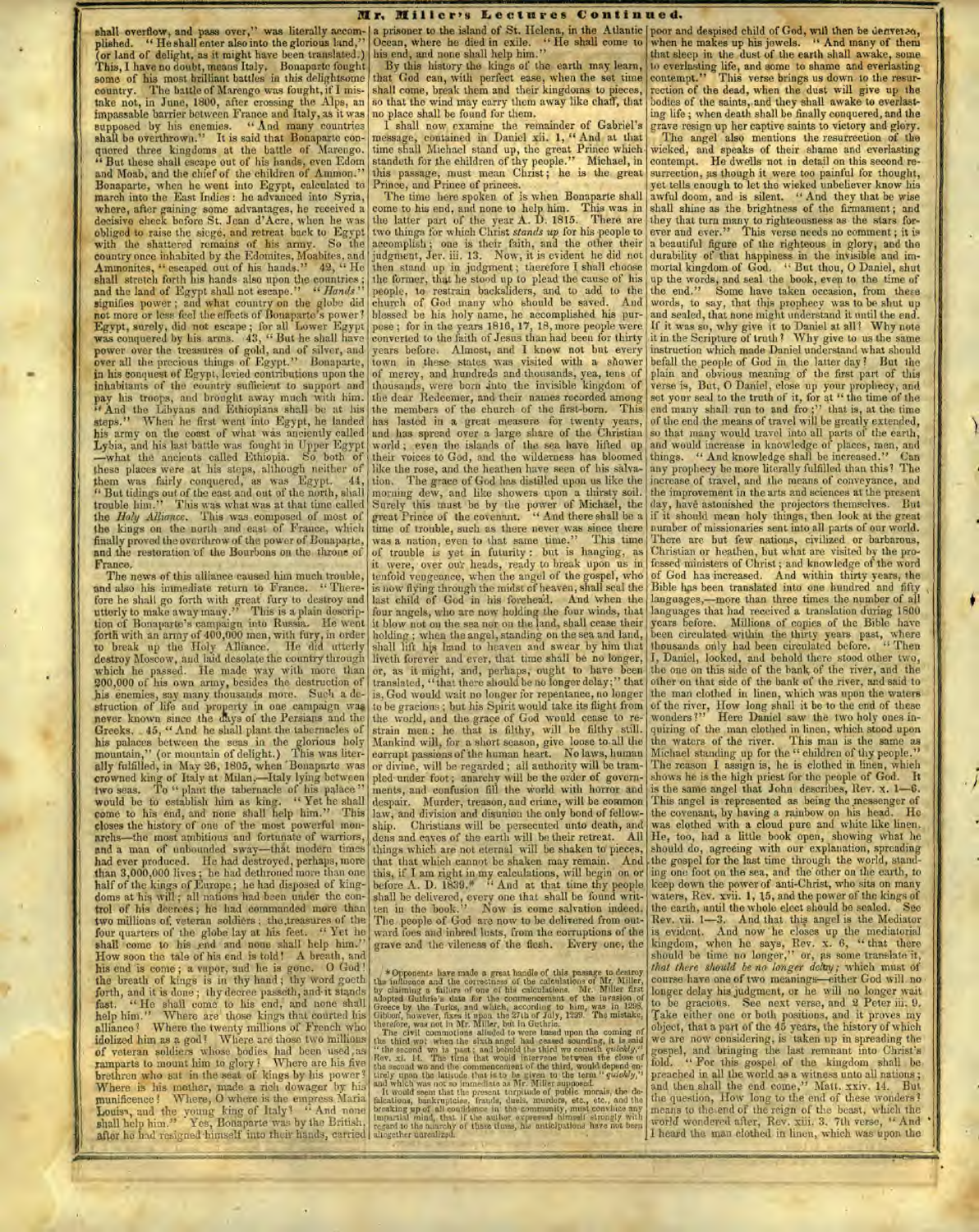waters of the river, when he held up his right hand and his left hand unto heaven." This language shows us plainly, that it is the same angel which John saw in Rev. x. 1-7. And the same time is indicated in Revelation as in Daniel. Here in Daniel it is in the last 45 years, and in Revelation immediately preceding<br>the time when the mystery of God shall be finished, when the mystery of God shall be finished, all that had been declared by his servants, the prophets, the whole prophecies would be accomplished. " And swear by him that liveth forever, that it shall be for a time, times, and a half." This is the same length of time given in Daniel vii. 25, which is there given as the reign of the little horn. It is also the same time which is given in Rev. xi. 2. Forty-two months, (three years and a half,) to give the holy city to be trodden under foot. Again, the same time is given, Rev. xi. 3, for the two witnesses to prophesy, clothed in sackcloth, 1260 days. Also, Rev. xii. 6, 14, for the church in the wilderness ; and, again, in Rev. 5, where the anti-Christian beast had his delegated power to continue forty-two months. All these times ended in A. D. 1798, as we may hereafter show; when the 45 years began to accomplish the things which I have been attending to in this lecture. " And when he shall have accomplished to scatter the power of the holy people, all these things shall be finished."

This brings us down to our text, and *gives* us another important and conclusive sign by which we may know we live on the eve of finishing the prophecies, and on the threshold of the immortal and eternal state. Let us be wise, then, and secure an interest in the inheritance among the just, that when we fail on earth, we may be received into everlasting habitations prepared for those who love Christ.

But the last sign, "the scattering of the holy people ;" a part of the perilous times. How are they to be scattered ? I answer, by the errors of the anti-Christian abomination, and the " lo heres " and the " lo theres," by dividing the people of God into parties, di-visions and subdivisions. And methinks I hear you say, " Surely these things are already accomplished. Yes, you are right, in part, but not to its extent; the sects are all divided now, but not crumbled to pieces; some are subdivided, but not scattered. The time is soon coming when father will be against the son, and son against the father. Yea, the sects are all divided Presbyterians are divided into Old and New School, and then again into Perfectionists. Congregationalists are divided between Orthodox and Unitarian, old and new measures, Unionists, &c. Methodists are divided between Episcopal and Protestant. Baptists are divided between old and new measures, Anti-masons, Campbellites, open and close communion, &c. &c. Quakers are divided between Orthodox and Hicksites ; and thus might we go on and name the divisions and subdivisions of all sects who have taken Christ for their captain.

And now let me sum up in short, what we have proved to you in this discourse. And first, I showed the length of time our history would take up, viz., 45 years. By the numbers given in Daniel xii. 11-13, his 1290 days, beginning when the ten *kings,* represented by the ten toes in Nebuchadnezzar's dream, and ten horns in Daniel's vision, should be converted to the Christian faith, and the daily sacrifice abomination taken out of the way, viz., A. D. 508, which would end in 1798, when the Pope lost his power to reign over the kings and trample on the holy people, and the abomination of desolation ceased his civil reign, by being deprived of his civil power by Bonaparte. then showed you that the number 1335 days, beginning at the same time as the 1290 days, viz., A. D. 508. would end in 1843, at the resurrection, for Daniel would stand in his lot at the end of these days. you have undoubtedly noticed that this brought us to the same year that Daniel's whole number, 2300, brought us, which is forty-five years, the difference between the two numbers, 1290 and 1335. I then began at Daniel xi. 40, and gave you file history of Bonaparte, his wonderful career of conquest and power, and his final end. I then gave you the history of Michael standing up, and the reformation that followed in the years 1815, 16, 17, even down to the present time. Then the unfulfilled prophecy which must come soon upon us, the troublous times. Next we came to the time of the deliverance of the people of God, every one that sleeps in the dust of the earth, and the resurrection. Then the angel gave usa few signs which would happen in the coarse of this time, such as the running to and fro, the increase of knowledge, the nations being restrained from preventing the gospel being preached, and scattering the power of the holy people ; all which you have, many of you, witnessed, and can judge for yourselves whether these things are so.

tl

**teinerfr., • .** 

I shall now leave you for the present; and may you all probability was a lion. And the "first beast" unreflect candidly and seriously on the subject ; for many of you who are now on the earth may live to witness this fulfilment ; and if unprepared then, with what regret will you look back on your present opportunity, and wish you had improved these precious moments for the salvation of your souls, and for the glory of God!

Be wise, 0 ye inhabitants of the earth, for the Lord will come and will not tarry, and the day of vengeance will overtake you as a thief in the night; " but the wise shall understand."

•

#### **LECTURE VIII.**

#### **THE NEW SONG.**

#### **REV. v. 9, 10.**

And they ame a new sone, way ing, Thou art worthy to take the book, and to open the senial theory of the senial state of the senial of the senial state of the senial state of the senial state of the senial state of the sen

**THERE** is such harmony, beauty, and knowledge in every part of the word of God, that the Bible student, whose heart is interested in the same, has often, while reading, been led to stop and admire the order, wisdom, and light which burst upon his enraptured vision, at the unfolding of the figures and truths which until that moment, perhaps, lay in darkness, doubt, and obscurity, and seemed to be wrapped up in a mysterious veil that almost makes the reader quail, and come to the conclusion that he is treading on forbidden ground ; but, perhaps, in an unexpected moment, the inspired penman, seemingly having anticipated our ignorance or darkness, throws out a spark of that live coal which had touched his lips, and our darkness is dispelled, ignorance vanishes before the fulness of knowledge of the word of God, and we stand reproved and admonished for our stupidity and ignorance in the figures and truths before explained. Our text is a brilliant spark of that fire which is upon the altar between the cherubim, and gives us a clear ray of light to discover the allusion of the figures contained in the fourth and fifth chapters of this book. It is conveyed unto us by way of a chorus, like the angel's song at the birth of our Savior in Bethlehem of Judea. It explains to us, in a divine song, what the four beasts are, and gives a key to unlock the mystery of the twenty-four elders, and clearly shows who opens the seals of the book. shall, in illustrating this subject, inquire,

Who they were that sung this new song ;

H. Show the song, and the occasion of it ; and,

III. Speak of the reign and the place where.

I. We are to inquire who are the singers in this grand chorus. The prophet calls them " the four beasts," or, as it might have been more properly translated, *four animate beings;* and the " four and twenty elders," he also calls them " saints." See the 8th verse, And when he had taken the book, the four beasts and four and twenty elders fell down before the Lamb, having every one of them harps and golden vials full of odors, which are the prayers of the saints." Then comes in our text, " And they sung a new song," &c. The four beasts is a figurative representation of the whole New Testament church, not only in character, but in chronology, representing the four different stages of trial through which the church should pass in her pilgrimage in the wilderness of this world, before she would enter the visible kingdom of her glorious Redeemer, the New Jerusalem, and reign on the earth. And every individual Christian, who may live any length of time after his conversion, passes through some or all of these states of trial. The four and twenty elders are the twelve patriarchs, which are sometimes called *prophets,* and the twelve apostles of the Lamb. For it is said, we are built on the prophets and apostles, Jesus Christ being the chief corner-stone ; and figuratively it may represent the faithful and true ministers of Jesus Christ ; the same as the twenty-four courses of the priesthood under the Jewish economy. See 1 Chron. xxiv. 7-19. And the four beasts are typified by the four grand divisions of the Jewish camp<br>under Moses. The first, on the east, was to follow the The first, on the east, was to follow the standard of Judah ; that on the south side, and second in the march, was the standard of Reuben; on the west side, Ephraim, and his was the third standard in the march ; on the north side was Dan's standard ; and Dan brought up the rear in the march of the Jews through the wilderness. What their several standards *were,* I cannot tell, except that of Judah, which marched in front, immediately after the ark, which in

der consideration was " like a lion, and the second beast like a calf, and the third beast had a face as a man, and the fourth beast was like a flying eagle." These represent the four grand divisions of the gospel church. The first represents the church in the apos-The first represents the church in the apostolic age, when tho church went forth, bold as a lion, preaching. and proclaiming the gospel among all nations. The second state or division of the, church was the times of persecution and slaughter by the Ro-man emperors, represented by the calf. The third state of the church was in Constantine's day, when the church enjoyed privileges as a man, and became independent, and like a natural man, proud, avaricious, and The fourth and last state of trial was when the anti-Christian beast arose ; and, under the scourge of this abomination, the church having two wings given her, like the wings of an eagle, she flew into the wilderness, where, a place being prepared for her, she is nourished from the face of the serpent a thousand two hundred and threescore days, Rev. xii. 6, 14.

This of course would include the whole Christian church until Christ's second coming, when anti-Christ will be destroyed, and the church delivered from all her foes, and brought into her New Jerusalem state, where John now sees in his vision the whole family of the redeemed, singing the grand chorus as in the verses following our text. " And I beheld, and I heatd the voice of many angels round about the throne, and the beasts, and the elders ; and the number of them was ten thousand. times ten thousand and thousands of thousands." In this vision John has the same view which Daniel had in his vision. See Daniel vii. 10. Daniel saw the same throne, and the same numbers stood before it ; which proves, almost beyond a doubt, that Daniel's vision carries us into the eternal, immortal, and glorified state ; for John, in the next verses, carries us into the eternal state of the righteous.

12th verse, " Saying with a loud voice, Worthy is the Lamb that was slain to receive power, and riches, and wisdom, and strength, and honor, and glory, and blessing. And every creature which is in heaven, and on the earth, and under the earth, and such as are in the sea, and all that are in them, heard I, saying, Blessing, and honor, and glory, and power, be unto him that sitteth upon the throne, and unto the Lamb forever and ever. And the four beasts said, Amen. And the four and twenty elders fell down and worshipped him that liveth forever and ever." Nothing can be more evident than that John here saw the whole family of the redeemed, as they will be after the first resurrection ; for he gives the several situations of every part of the whole family as they actually were, that is, in body, or the situation of their bodies at that very time when he was writing ; " every creature,", that is; in person, in their bodies, as they will be after the resurrection ; not all mankind as some vainly suppose, but those who are redeemed, or who may hereafter be redeemed, " out of every kindred and tongue, and people, and nation." See our text. If it had been " all nations," &c., he would not have said, " out • of," &c. Therefore we must take the whole in connection. But John saw eyery creature whose connection. But John saw every creature whose bodies then were some of them in heaven, as Enoch add Elijah ; every creature who was then alive on the earth like himself and brethren ; every body of the saints that had slept and been buried under ground, or in the sea, and all the saints who were yet in the loins of their fathers. In one word, he saw the whole general assembly and church of the first-orn, whose names were written in the Lamb's book of life. These names were written in the Lamb's book of life. four beasts are the same living creatures which Isaiah saw when he had a view of the glory of God. Isa. vi.<br>1—3, '' In the year that king Uzziah died, I saw also the Lord sitting upon a throne, high and lifted up, and his train filled the temple. Above it stood the seraphims ; each had six wings : with twain he covered his ace, and with twain he covered his feet, and with twain he did fly. And one cried unto another, and said, Holy, holy, holy is the Lord of hosts ; the whole earth is full of his glory." Ezekiel also saw the same living crea-<br>tures that Isaiah calls "seraphims," and John " four tures that Isaiah calls " seraphims," and John " four beasts." Ezekiel calls them " cherubims." See Ezekiel calls them " cherubims." Ezek. i. and x. chapters. John says, Rev. iv. 8, " And the four beasts had each of them six wings about him," the same as Isaiah's " seraphims.' These wings are the graces of the Spirit, as is strongly implied by Ezekiel i. 12, " And they went every one straight forward ; whither the spirit was to go, they went; and they turned not when they went." " With two they covered their face"—humility and repentance; " with two they covered their feet"-that they walked by two of the graces, faith and patience, faith in God and patient in tribulation ; " and with two

**,f•At.** 

•

o